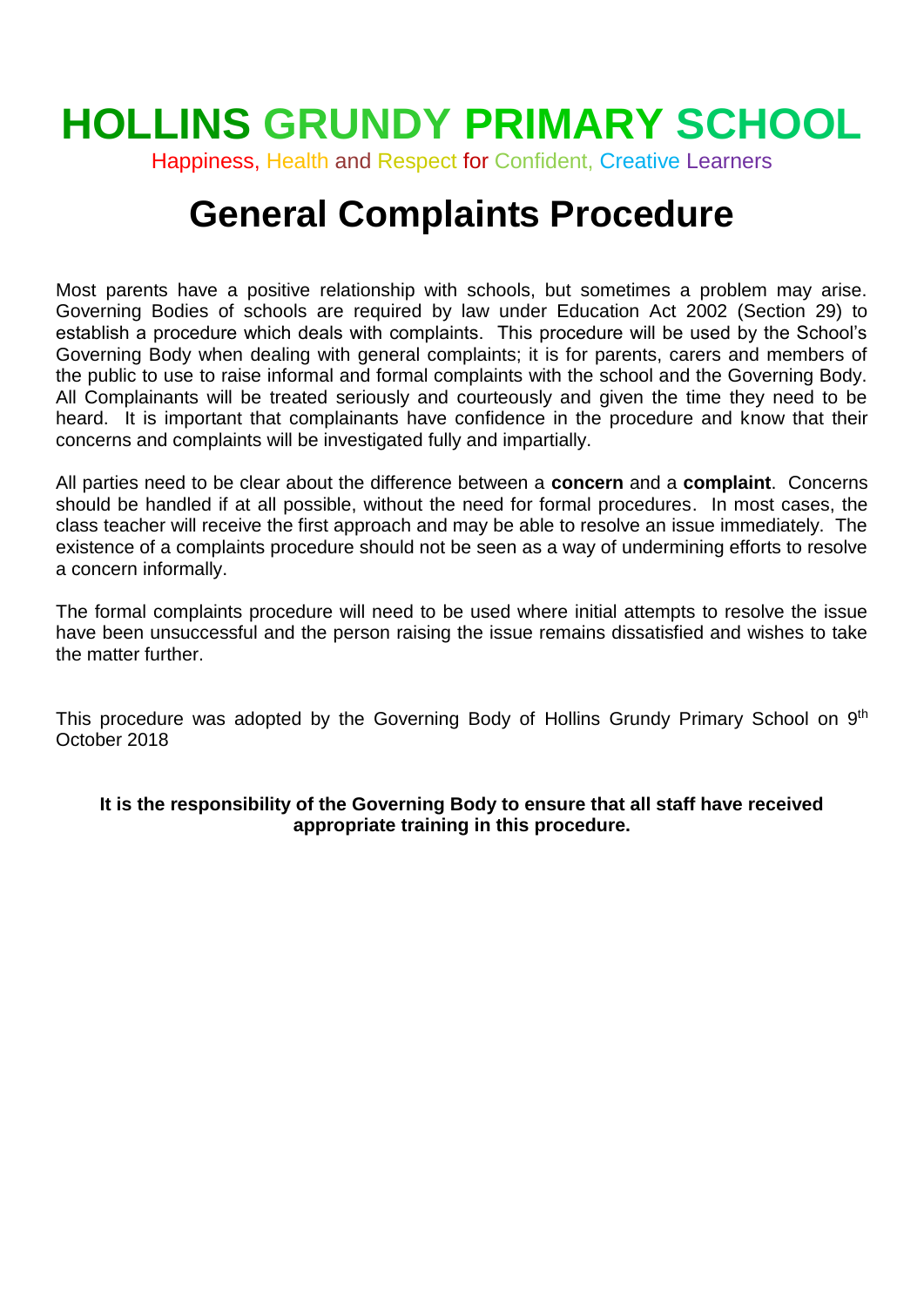#### **Who is the Procedure for?**

The procedure is for everyone (parents, carers and members of the public) to use to raise informal and formal general comments or complaints with the school and the Governing Body. Complainants will be treated seriously and courteously and given the time they need to be heard. It is important that complainants have confidence in the procedure and know that their concerns and complaints will be investigated fully and impartially.

If a complainant needs some kind of support in order to raise a concern or complaint, then every effort should be made to ensure this is available to enable them to fully participate in the process. (This could include provision of a translation of the procedure, provision of an interpreter etc.)

This procedure does not cover complaints that relate to the matters outlined below, for which there are separate arrangements. Where a complaint is made and subsequently found to fall within the following categories, it will be investigated in accordance with the appropriate procedures, and the complainant will be notified accordingly:

*child protection issues; SEN and appeals to SEN tribunals; the curriculum, collective worship or RE; temporary disapplication of the National Curriculum; school admissions and admission appeals; staff disciplinary and grievance matters; school re-organisation proposals; exclusions; whistleblowing; services provided by other providers who may use school premises or facilities*

If the complaint is of a serious nature or if the school is unsure as to whether it should be dealt with under the general complaints procedure, they may seek advice from the Local Authority.

If at any point during the procedure it becomes apparent that the complaint is potentially a disciplinary matter relating to a member of staff, the procedure will be stopped and advice sought from the Local Authority. All appropriate and involved parties will be notified.

# **General Principles**

The procedure for handling complaints is intended to:-

- be easily accessible and well publicised
- be simple to understand and use
- encourage resolution of problems by informal means, wherever possible
- be impartial and non adversarial
- allow swift handling with established time-limits for action and keeping people informed of the progress
- ensure a full and fair investigation
- respect individuals' desire for confidentiality
- address the key issues raised, provide an effective response and appropriate action
- be used by staff and governors consistently, appropriately and confidently.
- require written records of all meetings that take place in relation to both concerns and complaints
- provide information to the school's senior management team so that services can be improved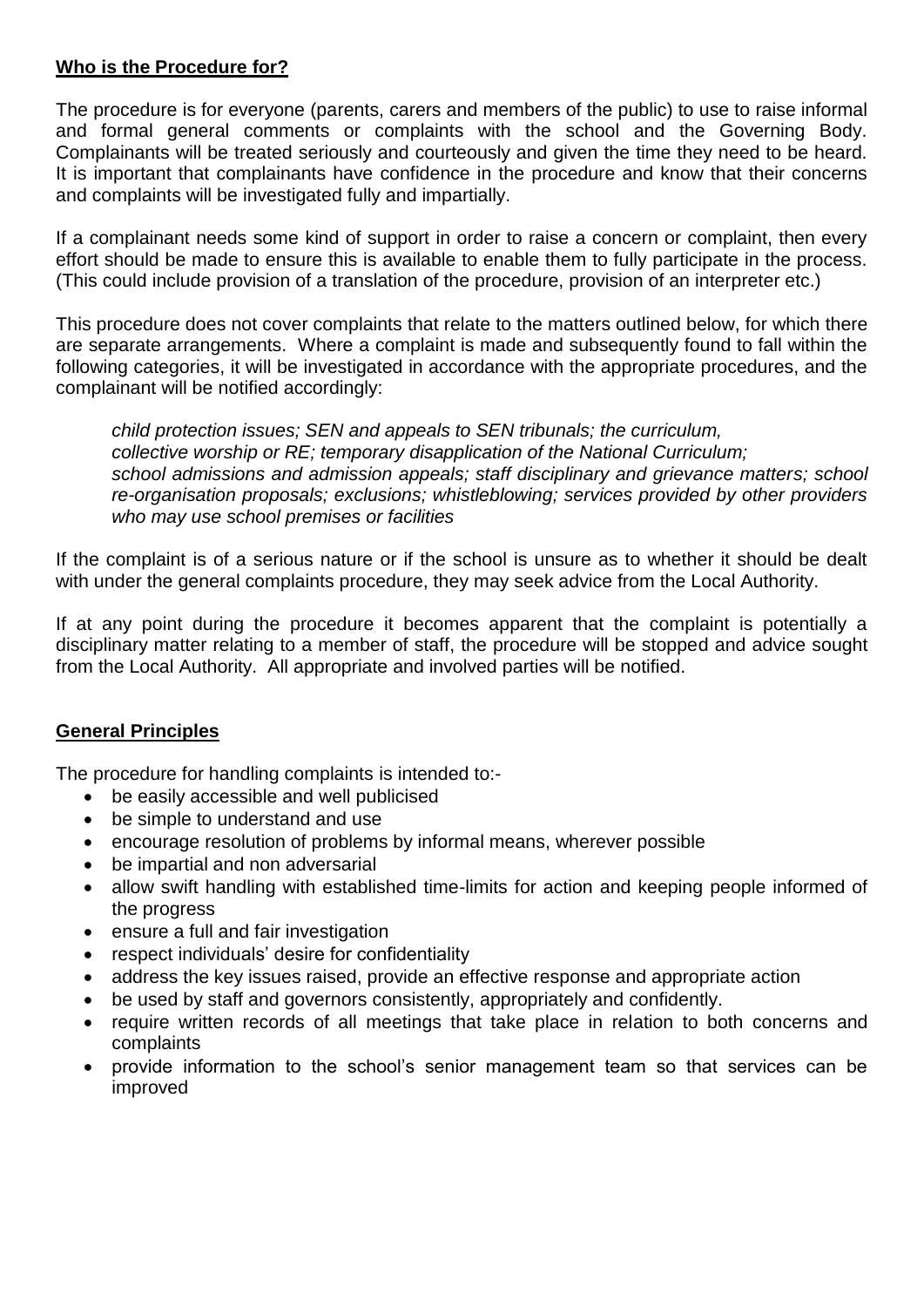# **The Stages of the Complaints Process:**

The school Complaints Process has four defined stages:

- Stage One: The complaint is heard informally by a staff member (not the subject of the complaint)
- Stage Two: The complaint is formally heard by the Head Teacher. If the complaint is about the Head Teacher, this should move directly to Stage Three.
- Stage Three: The complaint is formally heard by the Chair of Governors
- Stage Four: The complaint is heard by the Governing Body's Complaints **Committee**

# **Dealing with Complaints – Initial Concerns:**

Schools need to be clear about the difference between a concern and a complaint. Taking informal concerns seriously at the earliest stage will reduce the numbers that develop into formal complaints. However, formal complaints should always follow the complaints procedure.

# **Resolving Complaints:**

At each stage in the procedure all parties should keep in mind ways in which a complaint can be resolved. It would be useful if complainants state what actions they feel might resolve the problem at any stage.

This procedure will identify areas of agreement between the parties. It is also of equal importance to clarify any misunderstandings that might have occurred as this can create a positive atmosphere in which to discuss any outstanding issues.

# **Vexatious Complaints:**

There may be occasions when, despite all stages of the procedures having been followed, the complainant remains dissatisfied. If the complainant tries to reopen the same issue, the Chair of the Governing Body is able to inform them in writing that the procedure has been exhausted and that the matter is now closed.

Problems may arise where the complainants are unreasonable and are not seeking to have a situation remedied but instead are determined to extract retribution for some real or imagined wrong. Complainants will be advised in writing of the school policy for handling unreasonably persistent, harassing or abusive complainants.

# **Time-Limits:**

Complaints should to be considered, and resolved, as quickly and efficiently as possible. Complaints should therefore be raised within 3 months of the event taking place, except in exceptional and mitigating circumstances. However, where further investigations are necessary, new time limits can be set and the complainant sent details of the new deadlines and an explanation for any delay.

# **Standards for handling complaints**:

- We can receive complaints by letter or email, or alternatively if required during a face to face meeting
- You can expect to be treated with courtesy, respect and fairness at all times.
- We expect that you will also treat our staff dealing with your complaint with the same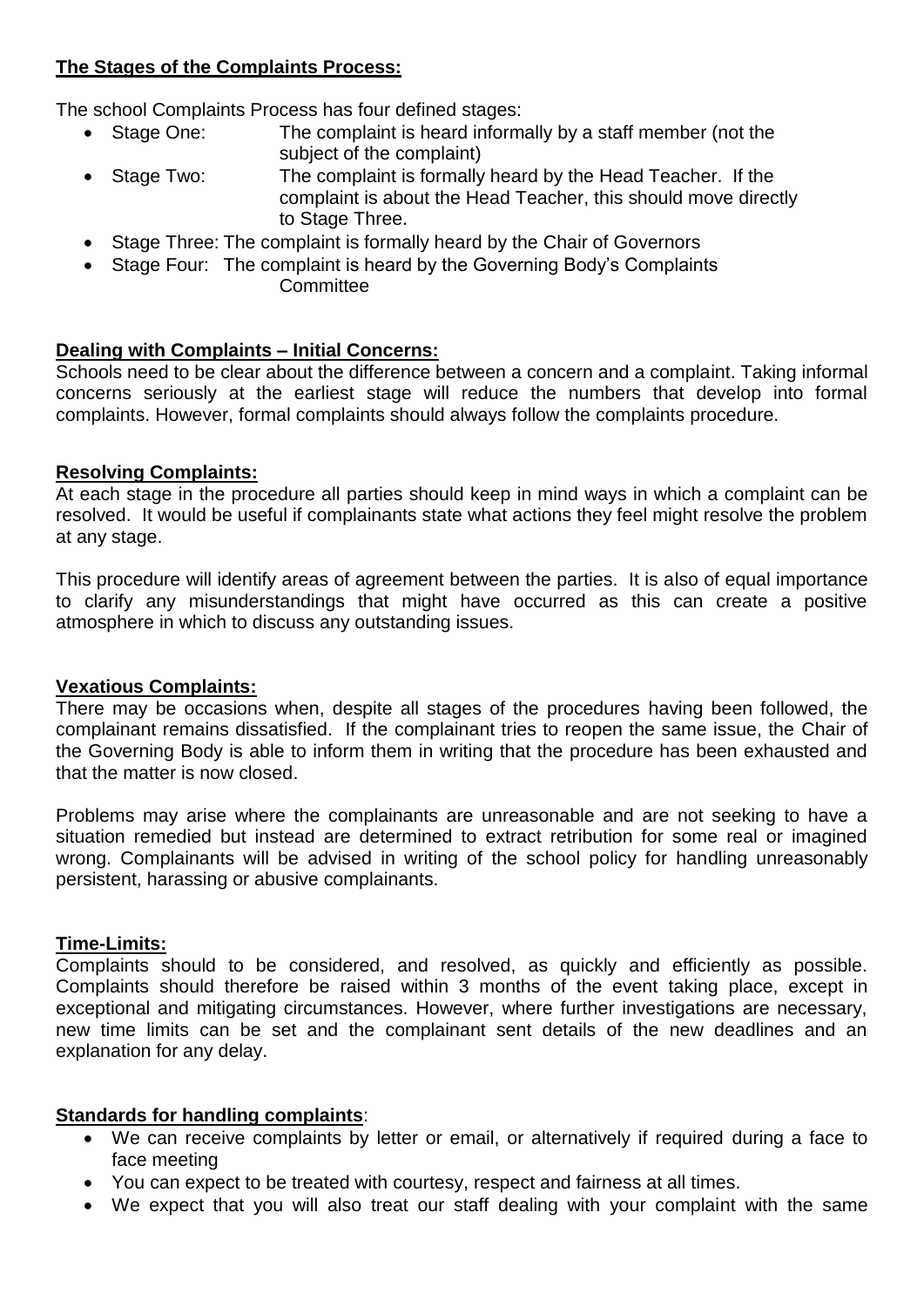courtesy, respect and fairness

- There is an expectation that all parties will treat the complaint in confidence to allow for a fair investigation.
- We will deal with your complaint promptly.
- We will acknowledge receipt of a written complaint within five working days you can expect to have a full reply within 20 working days.
- We will not treat you less favourably than anyone else because of your:
	- o sex or legal marital or same-sex partnership status: this includes family status, responsibility for dependants, and gender (including gender reassignment, whether proposed, commenced or completed)
	- o sexual orientation
	- o colour or race: this includes ethnic or national origin or nationality
	- o disability
	- o religious or political beliefs, or trade union affiliation
	- o any other unjustifiable factors, for example language

# **Third Party Reporting:**

Complainants may wish to have a third party act on their behalf. A third party is any person or organisation acting on behalf of or making enquiries for the complainant. For example, third parties may include:

- advice organisations
- professionals such as social workers, community psychiatric nurses or doctors, solicitors
- family members or friends
- interpreters for second language
- interpreters for the deaf

Where a third party is helping a complainant with a particular complaint, we need written consent to that effect. Where we have this authority, we will endeavour to take all possible steps to keep the third party informed of progress on the complaint.

#### **Confidentiality:**

All complaints received will be dealt with confidentially and in accordance with the requirements of the Data Protection Act 1998, subject to the need to disclose information as required by statutory authorities, and/or as a result of statutory, legal or parliamentary obligations placed on the Commission.

#### **Complaints Procedure**

#### **1. Informal**

It is in everyone's interest that complaints are resolved at the earliest possible stage. The experience of the first contact between the complainant and the school can be crucial in determining whether the complaint will escalate. Anyone, (parents, carers or members of the public), must feel able to raise a concern or make a comment about what goes on in school with an appropriate member of staff, the Head Teacher or other nominated senior member of staff, without formality. Informal complaints can be made in person, by telephone or in writing.

Anyone who wishes to raise a concern should ask for an appointment to meet with an appropriate member of staff at an agreed time. At the meeting, the nature of the concern should be clarified and brief details recorded.

Most concerns, comments and complaints can usually be resolved informally by contacting the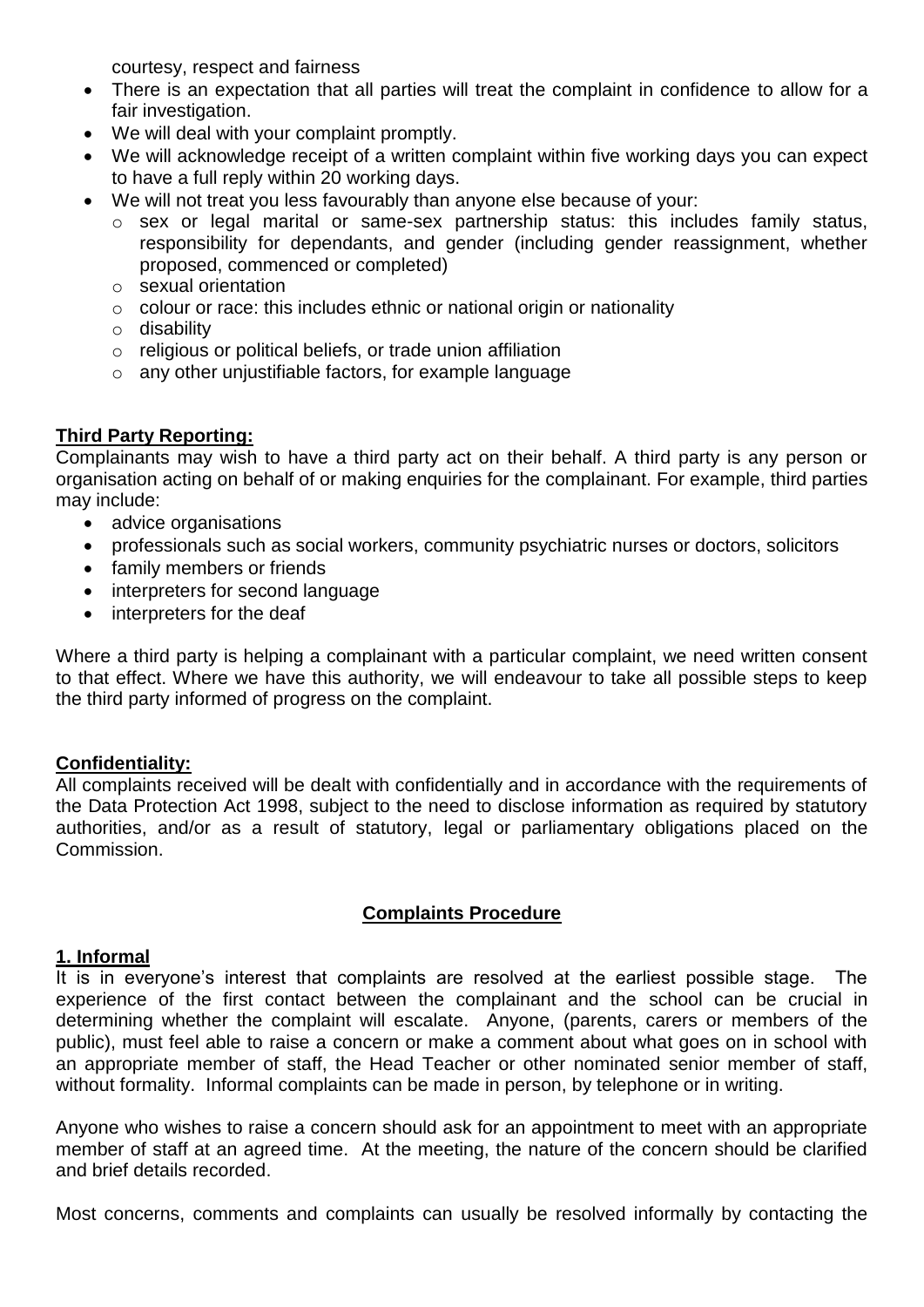appropriate member of staff, the Head Teacher or other nominated senior member of staff at the school, and do not develop into formal complaints. The ability to consider the complaint objectively and impartially is crucial.

The parties involved should discuss and be encouraged to offer their view of what would be a realistic resolution to the problem.

If the member of staff first contacted cannot deal with the matter personally, he/she may need to refer the matter to a colleague. Before doing so, the nature of the concern should be clarified, details recorded (name of person, contact address or phone number, nature of concern, date when concern raised and date(s) of any relevant incident or event) and the person should be notified of the likely time-scale of a response.

If the matter cannot be resolved at this stage, and the person wishes to take the matter further, they should be given clear information about how to proceed with a formal complaint.

#### **At this stage, members of the Governing Body should not be approached in case they are needed at a later stage of the procedure.**

#### **2. Formal Complaint heard by the Head Teacher**

All formal complaints should be submitted to the Head Teacher, unless the complaint is in respect of the Head Teacher, in which case it should be submitted to the Chair of Governors (stage 3).

All written complaints should be formally acknowledged within **five school days**, and a full written response should be sent within **twenty school days**. If this is not possible for any reason, ie the complaint is complex, the complainant should be notified of the delay, and reason in writing, and a new expected response date should be agreed.

If the matter cannot be resolved at this stage, and the complainant wishes to take the matter further, they should be given clear information about how to proceed with a formal complaint at Stage 3.

#### **3. Formal Complaint heard by the Chair of Governors**

All formal complaints which remain unresolved following an investigation carried out by the Head Teacher or are complaints about the Head Teacher should be submitted to the Chair of Governors for further consideration.

All written complaints should be formally acknowledged within **five school days**, and a full written response should be sent within **twenty school days**. If this is not possible for any reason, ie the complaint is complex, the complainant should be notified of the delay, and reason in writing, and a new expected response date should be agreed.

If the matter cannot be resolved at this stage, and the complainant wishes to take the matter further, they should be given clear information about how to proceed with a formal complaint at Stage 4.

#### **4. Hearing by Complaints Hearing Panel**

An issue that has not been resolved through informal and formal procedure (Stages 1, 2 and 3) will escalate to a full investigation by the Governing Body's Complaints Committee who will be charged with seeing the complaint through. The Education Act 2002 (Section 29) requires Governing Bodies to establish these procedures and hear complaints. This committee will be the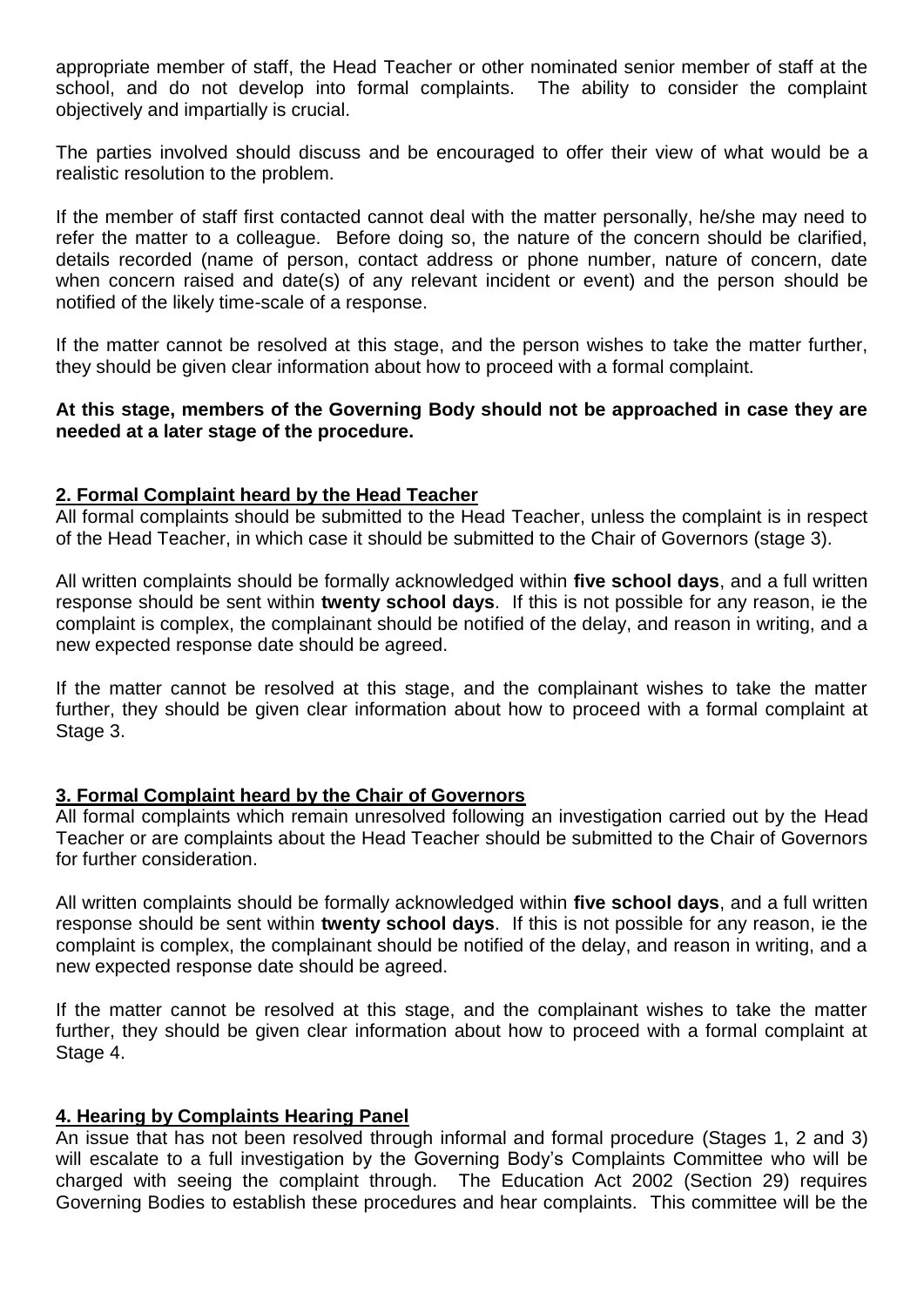last school-based stage of the Complaints Process.

The complainant should write to 'The Clerk to the Governing Body' (marking it 'private and confidential – complaint') giving details of the complaint and asking for it to be dealt with at Stage 4. *(Appendix 3).* The Clerk to the Governing Body or Chair of the Panel should write to the complainant within five school days of receipt and advise them of the name of the Governor who will chair the Stage 4 panel, and outline the timescales for the process. The Chair of the Panel will then convene a meeting of the Governing Body Complaints Committee, usually within 20 school days of receipt of the letter. If there is a longer delay (ie due to school holidays), the complainant needs to be informed and given an estimated date of when the committee will meet.

Individual complaints would not be heard by the whole Governing Body at any stage, as this could compromise the impartiality of any panel set up for a disciplinary hearing against a member of staff following a serious complaint.

It should be made clear who can attend the meeting and advise both the complainant and the person/people subject to the complaint that they may bring someone to support or represent them. The date, time and venue of the hearing, should be agreed to ensure that they are convenient and accessible to all parties.

The Chair should arrange for copies of all the relevant documentation to be sent to all people invited, ensuring that everyone has copies to read through at least 5 school days before the date of the meeting.

Should the complaint be lengthy, it is wise for the Chair to speak with the complainant prior to the meeting and identify "bullet point issues of complaint." This should ensure that the relevant people attend the hearing.

It is recommended that the Panel meet prior to the hearing to agree any questions that they may have from the paperwork, and also to agree how questions will be raised during the hearing.

#### **Proceedings at the Meeting:**

- 1. The Chair of the Complaints Committee will introduce him/herself and ask the people present to introduce themselves. It needs to be made clear at the start of the meeting, who can be present for what part of the meeting. The Chair will then explain the purpose and format of the meeting and advise those present that at any time they can ask for a short break. It should be noted that complainants may feel uncomfortable speaking in front of a large number of people, and therefore it may be more productive for people to be invited into part of the hearing only.
- 2. The complainant will be asked to give a verbal statement in support of his/her written letter of complaint and why he/she feels that the issue has not been resolved. He/she will be permitted to call witnesses and to produce relevant documentation.
- 3. The person subject to the complaint will be given the opportunity to ask questions:
	- of the complainant on the evidence given by him/her and
	- of any of the witnesses the complainant has called on their evidence.
- 4. The Chair and other Complaints Committee members will take the opportunity to ask questions and seek clarification.
- 5. The person subject to the complaint will be given the right of reply, to state his/her case, to call witnesses and to produce relevant documentation.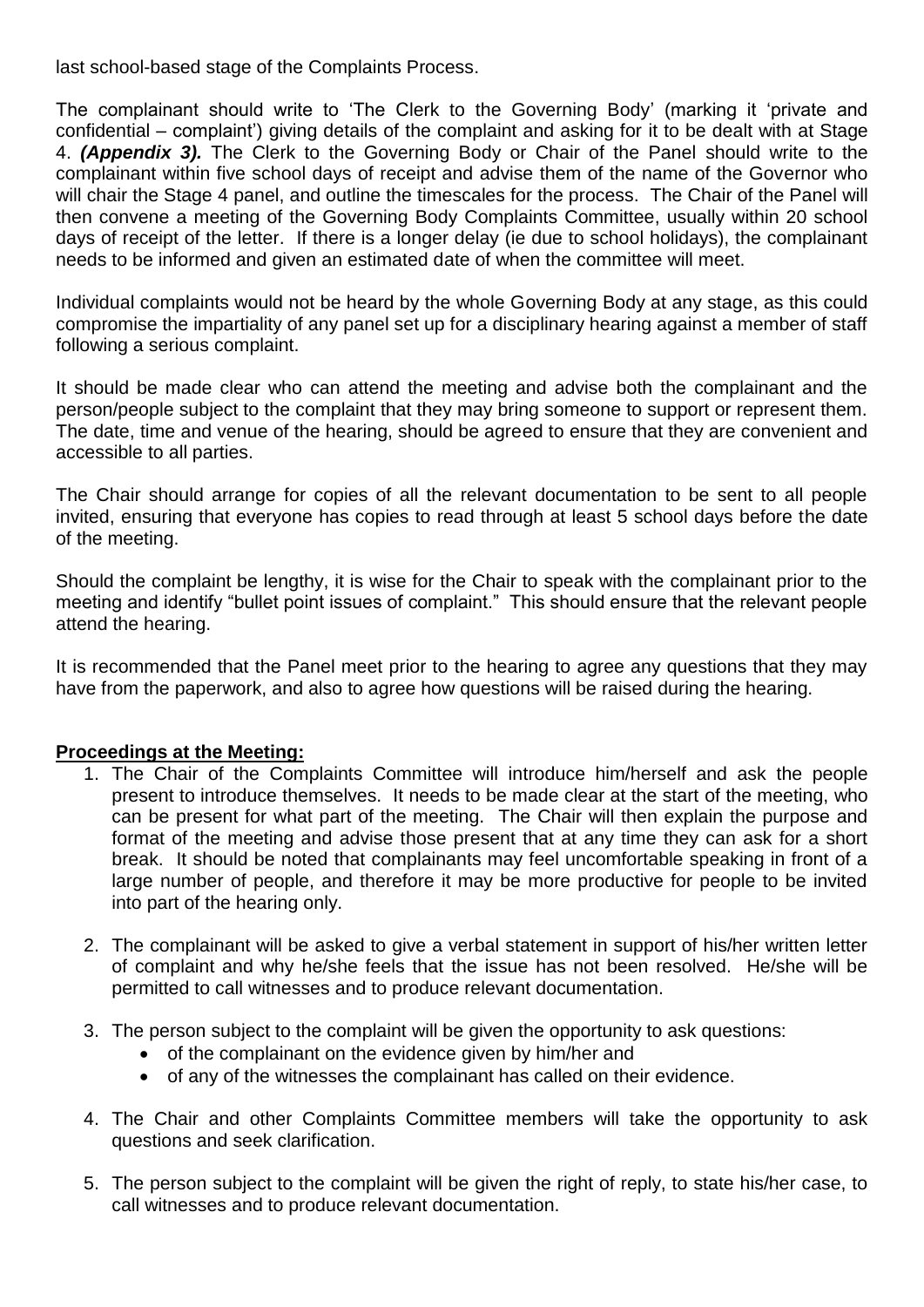- 6. The complainant will be given the opportunity to ask questions:
	- of the person subject to the complaint on the evidence given by him/her
	- of any of the witnesses the person subject to the complaint has called on their evidence.
- 7. The Chair and other Complaints Committee members will take the opportunity to ask any further questions they may have. When the Complaints Committee members understand all the issues, the Chair will ask all parties to leave, except the members and the clerk.

#### **After the meeting:**

The Complaints Committee members then discuss the issues in private and will need to consider the information, come to a decision and suggest a way to resolve the issue taking into account the best interests of the child or children.

When the Complaints Committee have reached a decision the Chair will inform everyone concerned in writing of its conclusion as soon as possible, but in any event, within 10 school days of the meeting.

**The decision of the Complaints Committee is final.** They will report their findings to the Governing Body ensuring that any issues coming out of the investigation are put into action.

Once a Complaints Committee has heard a complaint and it is clear that correct procedures have been followed, that specific complaint cannot be reopened or re-heard. **The matter will then be closed as far as the school is concerned.** The complainant should also be made aware that there is **NO right of appeal to the Local Education Authority** if the complainant is still dissatisfied. If a request is received in this respect, the complainant should be advised that they should write to:

The School Complaints Unit (SCU) Sanctuary Buildings Department for Education 2nd Floor, Piccadilly Gate **Manchester** M1 2WD

#### **What will the Department for Education do?**

If a complaint has exhausted the local procedures, The School Complaints Unit will examine if the complaints policy and any other relevant policies were followed; they will also determine whether the policies adhere to education legislation. The Schools Complaints Unit will not re-investigate the substance of the complaint. This remains the responsibility of schools.

If legislative or policy breaches are found, the Schools Complaints Unit will report them to the school and the complainant and, where necessary, require remedial action to be taken. Failure to carry out remedial actions could ultimately result in a formal Direction being issued by the Secretary of State.

Further information and advice can be found on the Department For Education's School Complaints Toolkit 2014 (August 2014) which can be found on the following link:

https://www.gov.uk/government/uploads/system/uploads/attachment\_data/file/489056/Best\_Practi ce\_Advice\_for\_School\_Complaints\_2016.pdf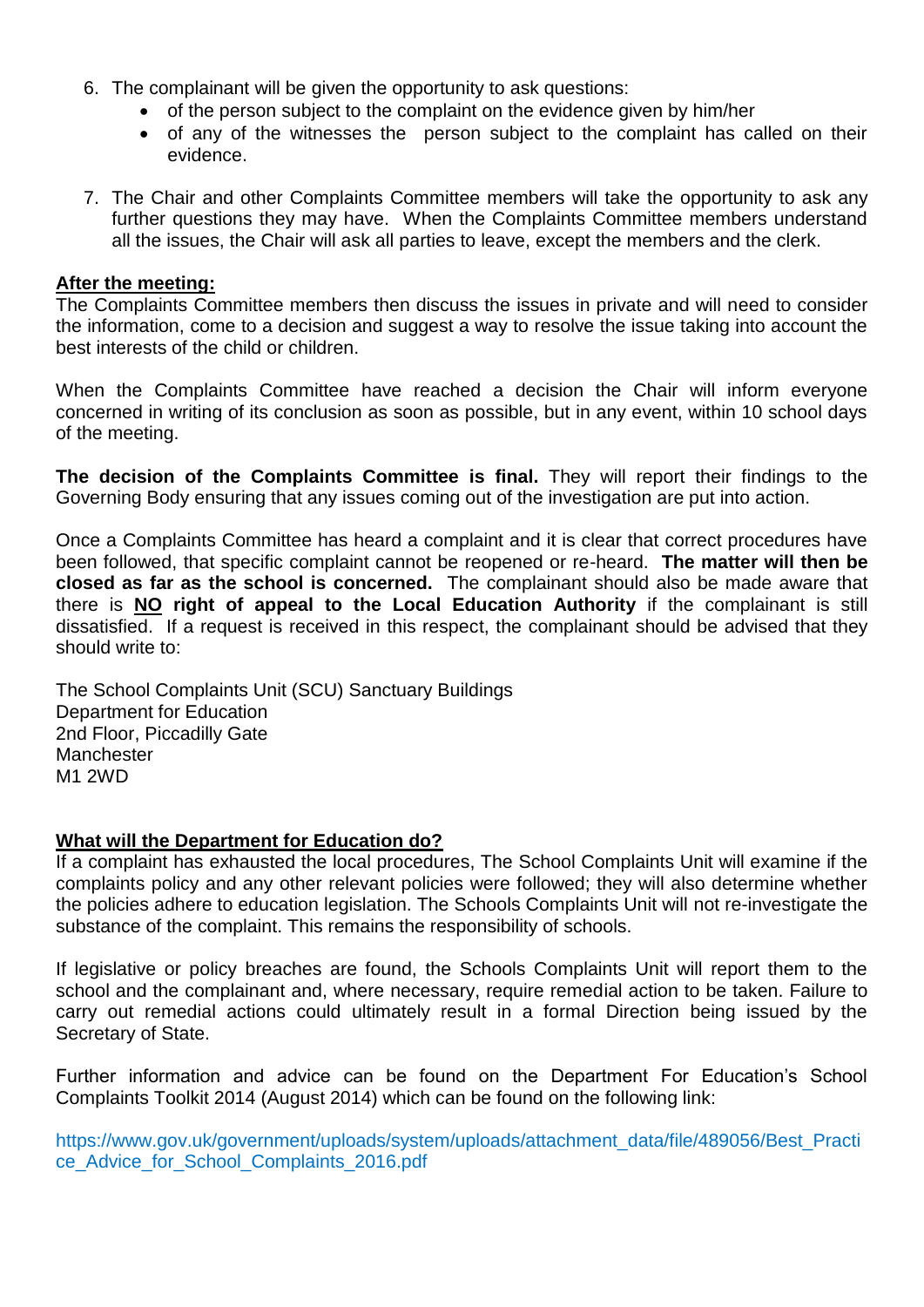#### **Diocesan Authorities:**

The Catholic and Church of England Diocesan authorities discharge their functions in respect of maintained schools in their Trusteeship by appointing foundation governors to the governing body of the school. There is therefore no further avenue of complaint or appeal to the Diocese where the governing body has complied with and completed its own internal procedures.

The diocesan authorities will however receive and consider complaints about the exercise of their own functions in respect of a school and complaints that a school has failed or is failing to comply with the terms of its Trust Deed or Ethos Statement. 'Its own functions' in this case might mean, for example, the religious education programme, the content and delivery of acts of worship, the appointment of foundation governors or any other matters where the school claims to have acted on the advice of the diocese in a way parents consider to be inappropriate.

In Bury the relevant Dioceses are the Diocese of Manchester (CE) and The Diocese of Salford (Catholic).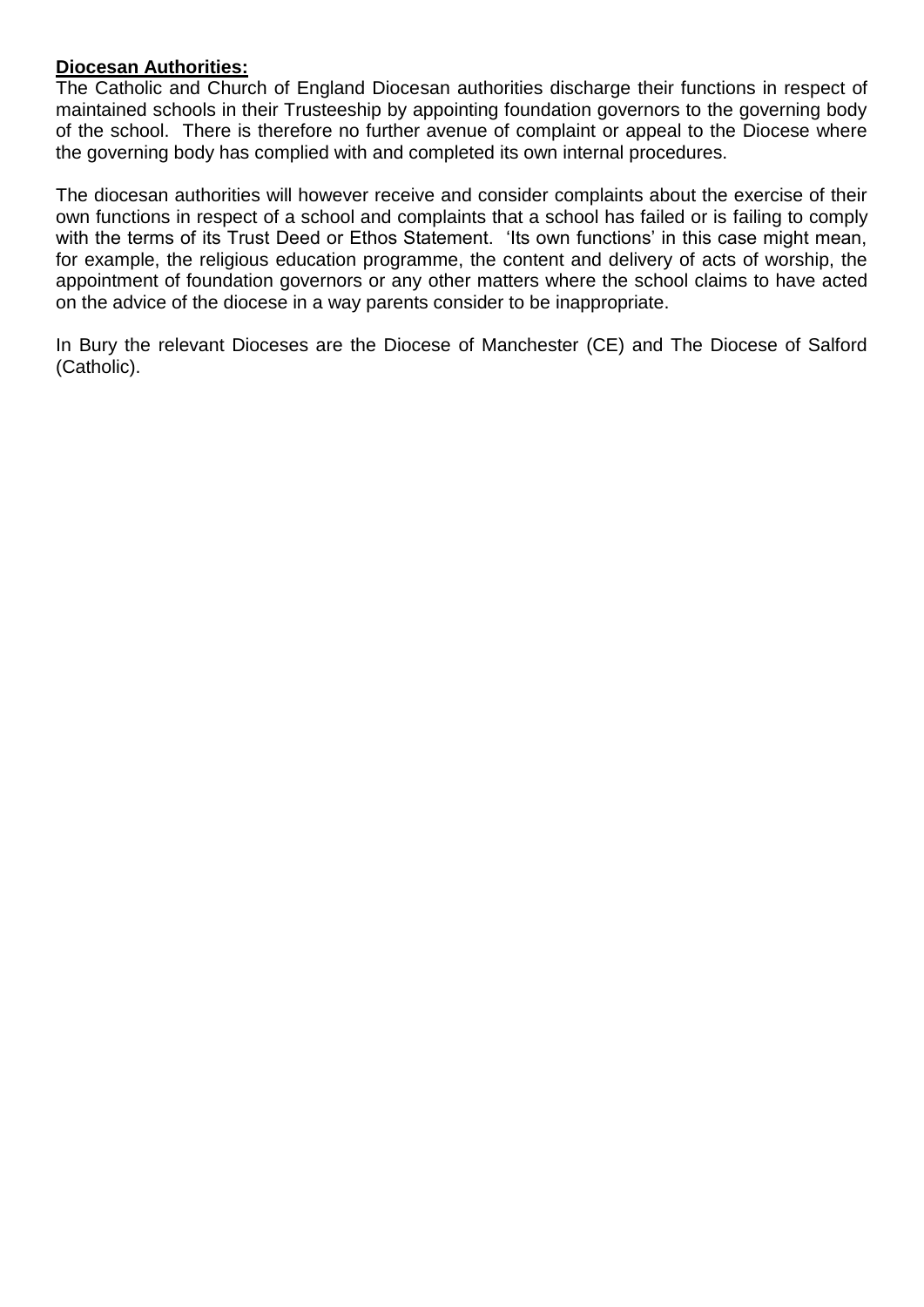Appendix 1

# **Model School Complaint Form**

Please complete and return this form to the Head Teacher / The Chair of Governors / The Clerk of the Governing Body (relevant stage of the Complaints Process) who will acknowledge receipt and explain what action will be taken.

| $\blacksquare$                        |   |      |       |     |          |    |      |
|---------------------------------------|---|------|-------|-----|----------|----|------|
| Your<br>child's<br>name               | & | Year | Group | (if | relevant | to | your |
| E-mail:                               |   |      |       |     |          |    |      |
| Telephone<br>(Daytime):<br>(Evening): |   |      |       |     |          |    |      |
| Address:                              |   |      |       |     |          |    |      |
| Your name:                            |   |      |       |     |          |    |      |

Please give concise details of your complaint, (including dates, names of witnesses etc. ) to allow the matter to be fully investigated:

What action, if any, have you already taken to try and resolve your complaint? ( i.e. who have you spoken with or written to and what was the outcome?)

Who did you speak to and what was their response?

What actions do you feel might resolve the problem at this stage?

Signature\_\_\_\_\_\_\_\_\_\_\_\_\_\_\_\_\_\_\_\_\_\_\_\_\_\_\_\_\_\_\_\_ Date\_\_\_\_\_\_\_\_\_\_\_\_\_\_\_\_\_\_\_

| <b>School Use only:</b>    |  |
|----------------------------|--|
| Date form received:        |  |
| Received by:               |  |
| Date acknowledgement sent: |  |
| Acknowledgement sent by:   |  |
| Complaint referred to:     |  |
| Date:                      |  |
| Date of final response:    |  |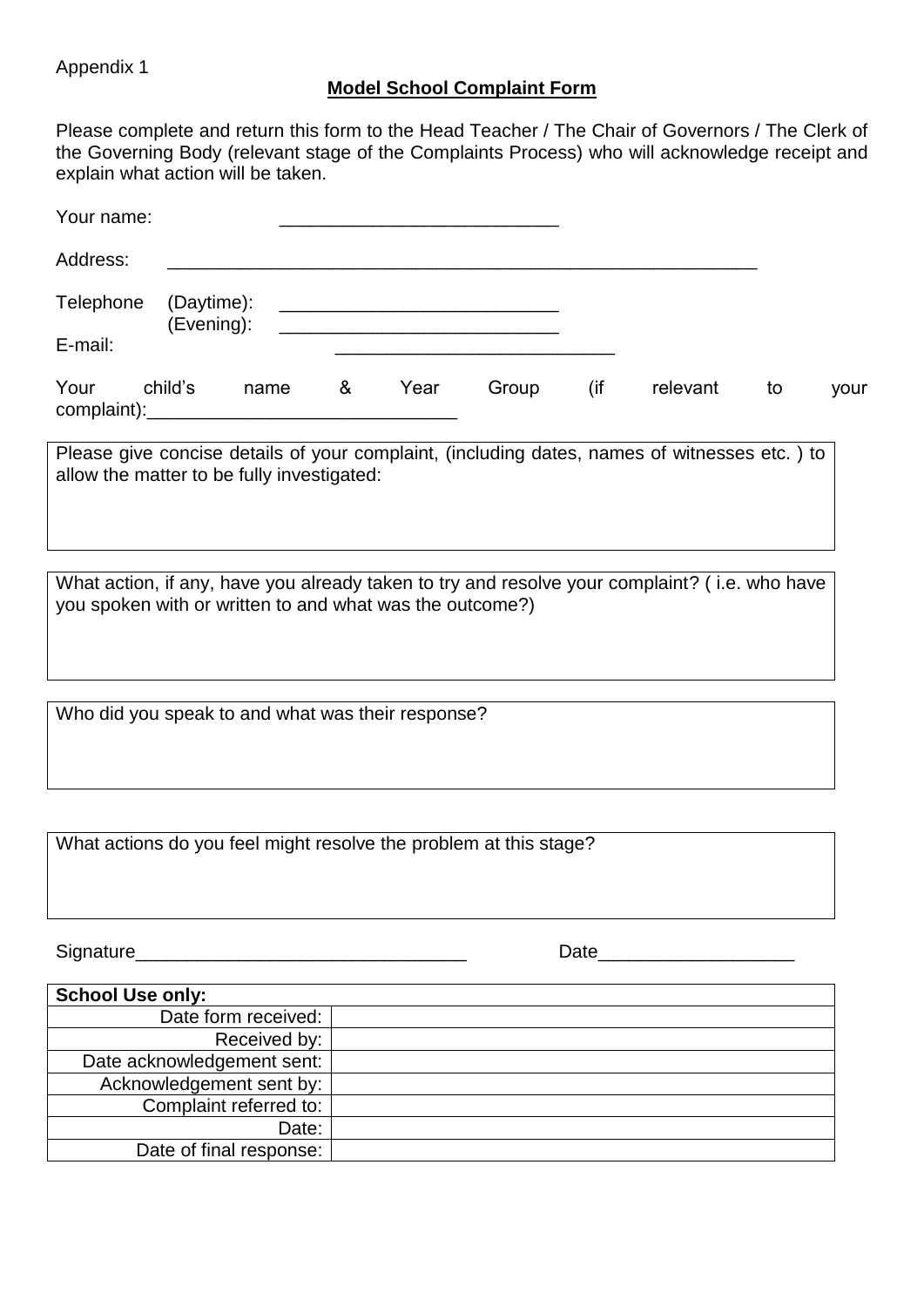Appendix 2

# **Letter of acknowledgement of Complaint**

School Name & Address

Date:

Dear

I acknowledge receipt of your letter/form of complaint dated \*\*\*\*\*\*

Your complaint will be dealt with by \*\*\*\*\*\* in accordance with school procedures.

The School and Governing Body take any complaint most seriously. Therefore \*\* would like to meet with you, as soon as possible, so that he/she may understand the details of your concerns more clearly.

\*\* will contact you within the next \*\* days to agree with you a mutually convenient date for us to meet.

Yours Faithfully,

\*\*